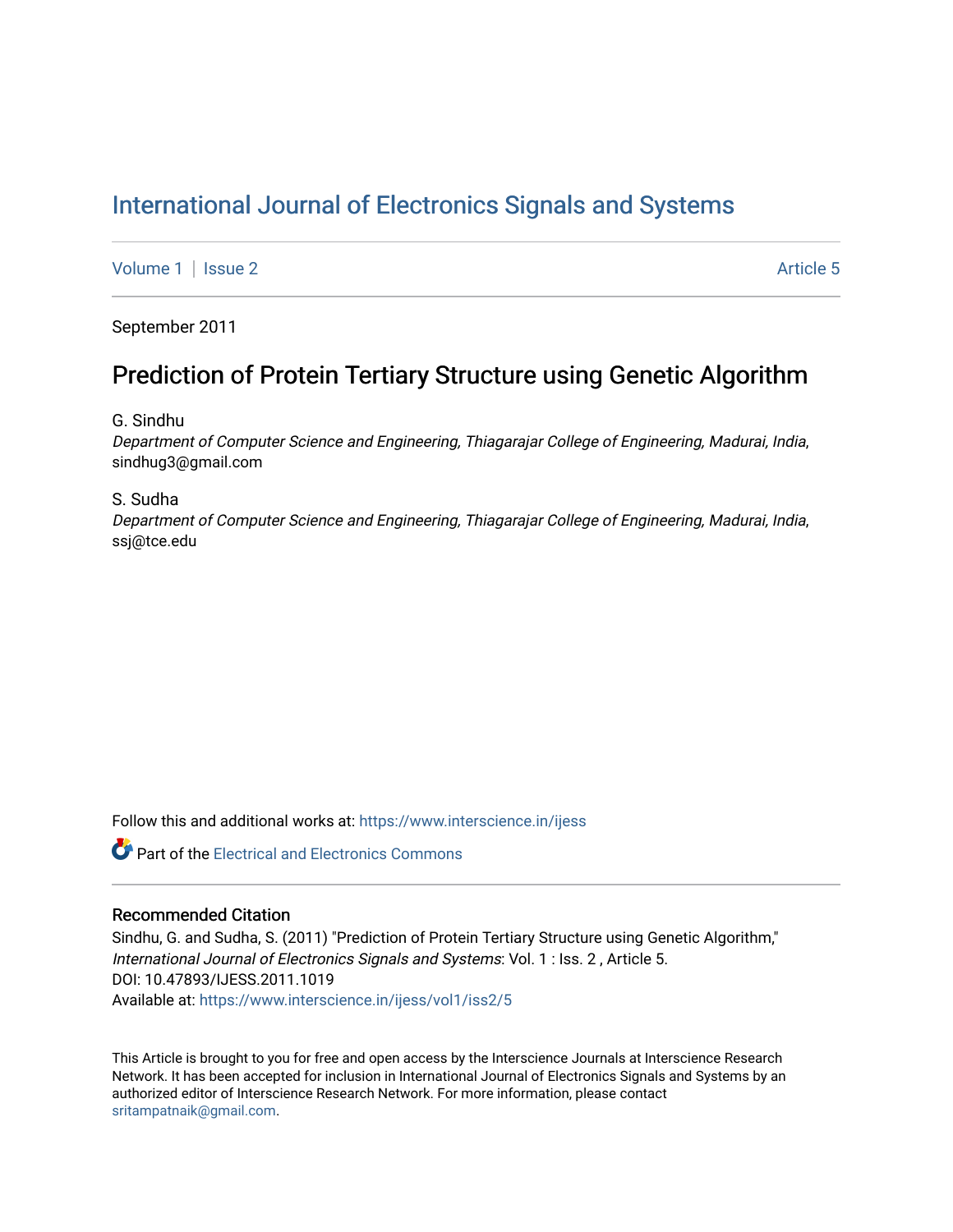

# **Prediction of Protein Tertiary Structure using Genetic Algorithm**



### **G.Sindhu, S.Sudha**

Department of Computer Science and Engineering, Thiagarajar College of Engineering, Madurai, India Email: sindhug3@gmail.com, ssj@tce.edu

*Abstract -* Proteins are essential for the biological processes in the human body. They can only perform their functions when they fold into their tertiary structure .Protein structure can be determined experimentally and computationally. Experimental methods are time consuming and high-priced and it is not always feasible to identify the protein structure experimentally. In order to predict the protein structure using computational methods, the problem is formulated as an optimization problem and the goal is to find the lowest free energy conformation. In this paper, Genetic Algorithm (GA) based optimization is used. This algorithm is adapted to search the protein conformational search space to find the lowest free energy conformation. Interestingly, the algorithm was able to find the lowest free energy conformation for a test protein (i.e. Met enkephalin) using ECEPP force fields.

**Keywords** *-* Protein Structure prediction problem, ECEPP force field, Genetic Algorithm, SMMP tool.

# **I. INTRODUCTION**

--

 The protein function is related to the protein structure. The protein structure can be described in four levels: primary, secondary, tertiary and quaternary. The primary structure is a sequence of amino acids connected by peptide bonds. Amino acids are the building blocks of the protein. There are 20 amino acid types where each amino acid consists of a main or backbone and side chain. The main chain is the same in all the 20 amino acid type. Differences are in the side chain. Proteins differ from each other by the order or number of amino acids. The secondary structure occurs when the sequence of amino acids are attracted by hydrogen bonds. Tertiary structure is the three dimensional arrangements of the atoms. Quaternary structure consists of more than one amino acid chain [20].

 The protein structure prediction problem is regarded as a grand challenge and is one of the great puzzling problems in computational biology. It is how to get the structure of the protein given only its sequence. This problem can be solved experimentally using experimental methods such as NMR and X-ray Crystallography. Experimental methods are the main source of information about protein structure and they can generate more accurate results. However, they are also time consuming where the determination of the structure of a single protein can take months and they are expensive, laborious and need special instruments as well. Moreover and due to some limitations in the experimental methods, it is not always feasible to determine the protein structure experimentally which results in creating a big gap between the number of protein sequences and known protein tertiary structures. In order to bridge this gap, other methods are much needed to determine the protein structure. Scientists from many fields have worked to develop theoretical and computational methods which can help provide cost effective solutions for the protein structure prediction problem. Accordingly, the best existing alternative is using computational methods which can offer cost effective solutions. Computational methods can be traditionally divided into three approaches: Homology Modelling, Threading and Ab initio [11]. In Homology Modelling and Fold Recognition methods, the prediction is performed using the similarities between the target protein sequence and the sequences of already solved proteins structures. So, these methods are limited to predict the structure of proteins which belong to protein families with known structures. On the contrary, Ab initio methods are not limited to protein families with at least one known structure [3]. They are based on the Anfinsen hypothesis which states that the tertiary structure of the protein is the conformation with the lowest free energy. To predict the protein structure using Ab initio method, the problem is formulated as an optimization problem with the aim to find the lowest free energy conformation. In order to perform that, protein conformation must be represented in a proper representation. This representation is ranged from all atoms representation to simplified representation. Then, an energy function is used to calculate the conformation energy and a conformational search algorithm is utilized to search the conformation search space to find the lowest free energy conformation [2].

 In this paper, we propose a simple GA for protein tertiary structure prediction. The performance of two real coded crossover operators of GA in protein structure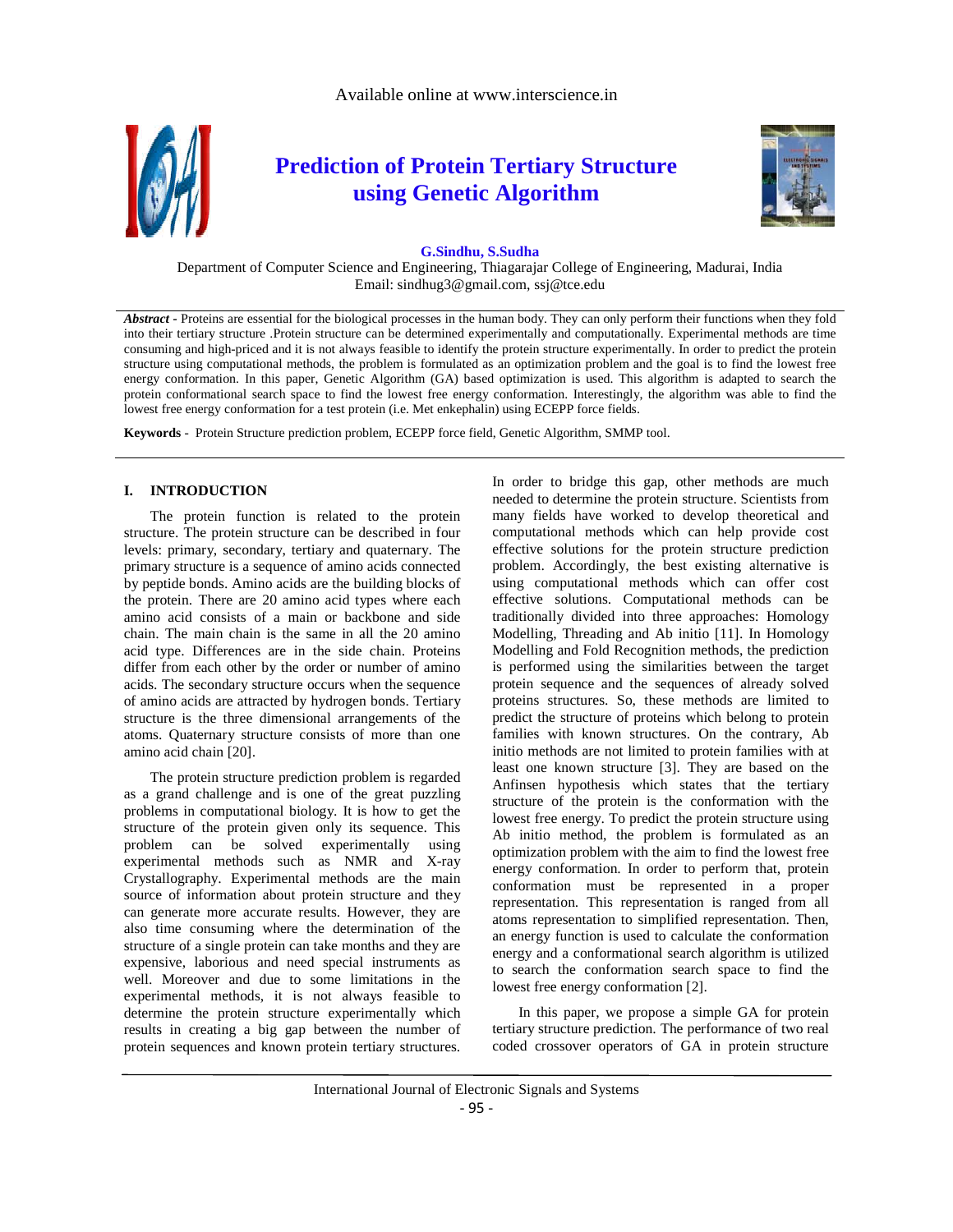prediction is compared. The target protein is Metenkephalin. The results show that GA has the higher searching capability. In this investigation we utilize the ECEPP energy model as a fitness function; the protein structure is determined by minimizing the energy fitness function.

 The rest of the paper is organized as follows. Section 2 deals with the survey of related work. Section 3 highlights the proposed work of this paper. The experiments and results are presented in Section 4.Finally Section 5 concludes the paper stating its future scope.

# **II. RELATED WORK**

 Md Tamjidul et al. [1] proposes the impact of twins and the measures for their removal from the population of Genetic Algorithm when applied to effective conformational searching. Twins cause a population to lose diversity, resulting in both the crossover and mutation operation being ineffectual. In this paper the efficient removal of twins from the GA population is achieved with the help of two factors: 1) Chromosome Correlation Factor (CCF) and 2) Correlated Twin Removal (CTR) algorithm. It highlights the need for a chromosome twin removal strategy to maintain consistent performance.

 Yunling Liu and Lan Tao [5] considering the deficiency of simple Genetic Algorithms, such as prematurity and slow convergence, they propose HPGA/GBX (Hybrid Parallel GA/Guide Blend Crossover) which is an improvement of GA and the algorithm evaluated with three standard test functions. In case of simple Genetic Algorithm, they had been taken the whole population as an input. But in the improved GA, the entire population is randomly divided into M sub-populations, which causes the resultant structure to handle the prematurity and slow convergence problem in a better way. The result shows that HPGA/GBX performs better in terms of searching and finding the minimum energy for small proteins. In this investigation they utilize the ECEPP energy model as a fitness function. The target protein is Met-enkephalin.

 R.Day et al. [6] focuses on an energy minimization technique and the use of a multiobjective Genetic Algorithm to solve the Protein Structure Prediction (PSP) problem. They propose a multiobjective fast messy Genetic Algorithm (fmGA) to obtain a solution to this problem. They utilize the CHARMM force field as a energy function. This paper use binary string representation of proteins and it covers the analyses of two proteins: [Met]-enkephalin and Polyalanine. The operators used were cut and splice operator.

 Madhusmita et al. [7] uses a real valued Genetic Algorithm, a powerful variant of conventional GA to simulate the PSP problem. The conformations are generated under the constraints of Ramachandran plot along with secondary structure information, which are then screened through a set of knowledge based biophysical filters,viz.persistence length and radius of gyration. This method uses Torsion angles representation. FoldX force field used as a fitness function. They use the Genetic Operators such as Mutate, Variate and crossover. The crossover operator further splited into two types one is 2-point crossover and another one is 1-point crossover. In this work they proposed a fast, efficient GA based approach for PSP.

 Pallavi M.Chaudhri et al., [8] just shown that how Genetic Algorithm (GA) is efficiently used for predicting the protein structure. The test protein is crambin proteina plant seed consisting of 46 amino acids. They used to describe the structure of protein as a list of three dimensional coordinates of each amino acid, or even each atom. Genetic Algorithms proved to be an efficient search tool for structural representations of proteins. It results in highly optimized fitness value.

 Jie Song et al. [17] shown that Genetic Algorithm is an efficient approach to find lowest-energy conformation for HP lattice model. They had introduced some new operators to speed up the searching process and give the result with more biology significance. The operators used in addition are symmetric and corner change operators. They suggest that high rates of mating, mutation and relatively high elitism is good for getting an optimized result. The additional operators can speed the evolution and reduce the computation time.

 The prediction problem has been proven to be NPcomplete, implying that a polynomial time algorithm is not feasible either. Statistical approaches to the PSP problem include Contact Interaction and Chain Growth. Both these techniques are characterized by exhibiting lower accuracy as the sequence length increases and also by being non-reversible in their move-steps while searching for optimum conformation. Alternative PSP strategies include Artificial Neural Networks (ANN), Support Vector Machines (SVM) and Bayesian Networks (BN), while Hidden Markov Models (HMMs) which are based on Bayesian learning, have also been used to convert multiple sequence alignment into position-specific scoring matrices (PSSM), which are subsequently applied to predict protein structures. These approaches are often dependent on the training set and thus mostly applicable to the homology modelling and threading-based approaches rather than ab initio PSP problems. In particular, if the training sets are unrelated to the test sets, then information relating to a particular motif does not assist in a different motif. For deterministic approaches to the PSP problem, approximation algorithms provide an insight, though they are not particularly useful in identifying minimum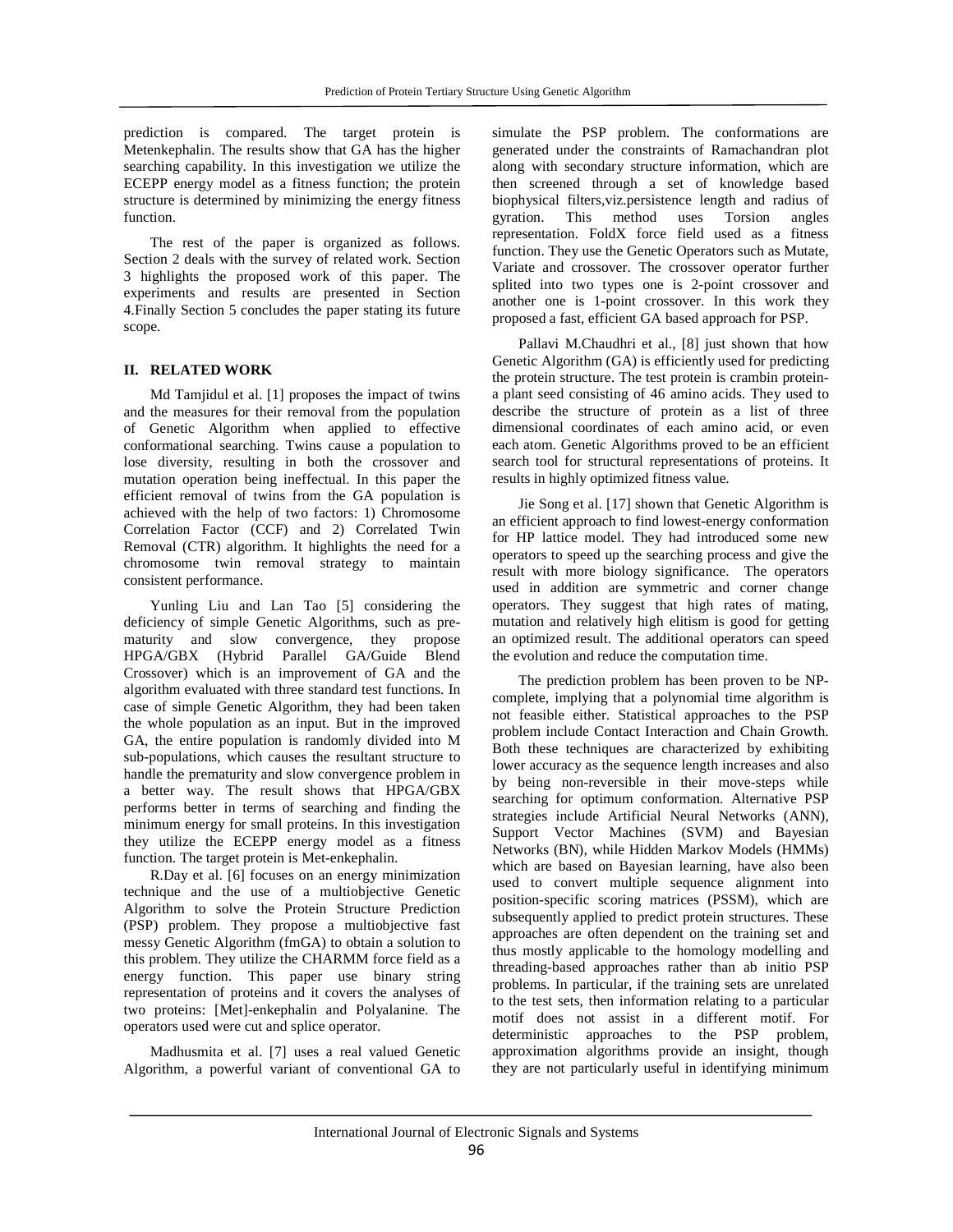energy conformations, and while linear programming (LP) methods have been used for protein threading, they have not been applied in abinitio applications, with the recent LP focus being confined to approximating the upper bound of the fitness value based on sequence patterns only. Therefore, non-deterministic search techniques have dominated attempts to solve the PSP problem, of which there are a plethora including Monte Carlo (MC) simulation, Evolutionary MC (EMC) Simulated Annealing (SA), Tabu Search with Genetic Algorithms (GTB), Ant Colony Optimization, Immune Algorithm (IA) based on Artificial Immune System (AIS), Conformational Space Annealing (CSA), and so on. Due to their simplicity and search effectiveness, Genetic Algorithms are very attractive especially for the crossover operation which can build new conformation by exchanging sub-conformations [1].

 In this paper, Genetic Algorithm with Discrete Crossover (DC) and Mid-point Crossover (MC) operators for the test protein Met-Enkephalin has been proposed. Torsion angle representation model is used for protein representation. ECEPP force field is used as a fitness function.

#### **III. PROPOSED SCHEME**

This section is devoted to describe how the Genetic Algorithm was adapted to solve the protein conformational search problem in order to find the lowest free energy conformation.

#### *D. Protein Conformation Representation*

Each amino acid consists of two parts: the main chain and the side chain (Figure 1) [2]. The main chain torsion angles are: φ, ψ and ω. The side chain torsion angles are χn. As the overall structure of proteins can be described by their backbone and side chain torsion angles, the tertiary structure of a protein can be obtained by rotating the torsion angles around the rotating bonds. So, the protein conformation is represented as a sequence of the torsion angles. This representation is a common protein conformation representation and it is widely used in protein conformational search algorithms.





In the torsion angles representation, each conformation is represented as an array of real values. These values are the values of the amino acid torsion angles. The length of the array represents the number of torsion angles of the protein. Generating conformations is done by changing the values of the torsion angles randomly.

#### *E. Energy Function*

The protein energy function is the objective function and the torsion angles are the variables. The conformation energy is calculated using ECEPP force fields which it is implemented as a part of the SMMP (Simple Molecular Mechanics for Proteins)

#### *F. The Algorithm*

 In a GA, a population of chromosomes, representing a series of candidate solutions (called individuals) to an optimization problem, generally evolves toward better solutions. The evolution usually starts from a population of randomly generated individuals. In each generation, the fitness of every individual is evaluated, the best individuals are selected (elitism), and the rest of the new population is formed by the recombination of pairs of individuals, submitted to random mutations. The new population is then used in the next generation of the algorithm. Commonly, as employed in this problem, the algorithm ends when a maximum number of generations is reached.

 GA is a technique of function optimization derived from the principles of evolutionary theory. The Genetic Algorithm is a heuristic method that operates on pieces of information like nature does on genes in the course of evolution. It has good global search characteristics. Three operators are invented to modify individuals: Selection, Mutation and Crossover. The decision about the application of an operator is made during run time and can be controlled by various parameters [5]. The basic outline of a Genetic Algorithm is as follows:

- 1) Initialize a population of individuals. This can be done either randomly or with domain specific background knowledge to start the search with promising seed individuals.
- 2) Evaluate all individuals of the initial population.
- 3) Generate new individuals. Operations to produce new individuals are: Selection, Mutation and Crossover.
- 4) Go back to step 2 until either a desired fitness value was reached or until a predefined number of iterations was performed (Termination Criteria).

 Additionally two real coded crossovers Discrete Crossover (DC) and Mid-point Crossover (MC) are used along with boundary mutation. It produces an optimal solution.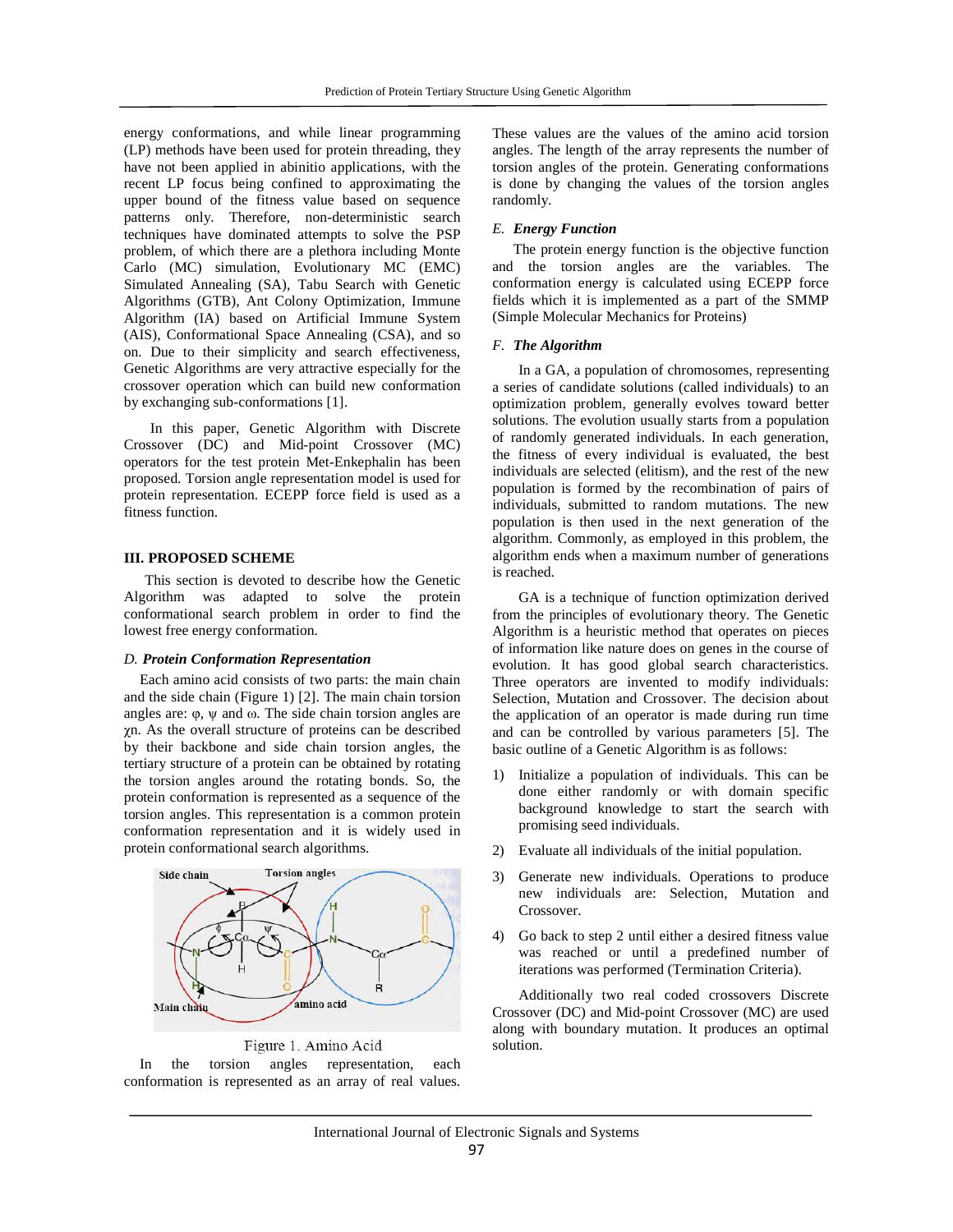### **IV. EXPERIMENTS AND RESULTS**

 The algorithm is implemented using Java in Linux environment. The SMMP package is used for ECEPP energy calculation. The algorithm is applied to find the lowest free energy conformation of Met-enkephalin, i.e. a small protein which is extensively used to test the conformational search methods. It consists of 5 amino acids with 24 torsion angles. Two types of real-coded crossovers are performed. The performances of the two crossovers are compared.

 The number of population is set to 120 and the number of iterations is set to 500. The mutation rate is set to 0.01 and the crossover rate is set to 0.8.

| S.No | <b>GA Operators</b>                  |                      |                   |
|------|--------------------------------------|----------------------|-------------------|
|      | <b>Crossover</b>                     | <b>Mutation</b>      | Result(kcal/mole) |
|      | <b>Discrete</b><br>Crossover<br>(DC) | Boundary<br>Mutation | $-12.429$         |
| 2    | Mid-Point<br>Crossover(MC)           | Boundary<br>Mutation | $-9.3437$         |

**TABLE II PERFORMANCE OF CROSSOVERS**

 The results in table 1 describes that, the two realcoded crossovers produce the conformation which has low energy. It is observed that the success rate of GA with DC and MC is better than GA with simple crossover operators.

## **V. CONCLUSION AND FUTURE WORK**

This paper used Genetic Algorithm with MC and HC/IC crossovers to search the protein conformational search space to find the lowest free energy conformation. The results indicated that the algorithm is able to find the lowest free energy conformation of -12.429 kcal/mol using ECEPP force field. Better results are gained using Discrete Crossover with boundary mutation.

Further work is needed to compare the performance of the algorithm on larger proteins and also to improve the performance of the algorithm by parallelizing and comparing the performance of the algorithm with other existing algorithms for protein conformational search.

#### **REFERENCES**

1. Md Tamjidul Hoque, Madhu Chetty, Andrew Lewis, and Abdul Sattar, *"Twin Removal in Genetic Algorithms for Protein Structure*  *Prediction using Low-Resolution Model",* IEEE/ACM Transactions on Computational Biology and Bioinformatics, TCBB-2008-06- 0102.R2, 2009.

- 2. Heshm Awadh A.Bahamish, Rosni Abdullah and Rosalina Abdul Salam, *"Protein Tertiary Structure Prediction Using Artificial Bee Colony Algorithm"*, IEEE Third Asia International Conference on Modeling and Simulation, 2009.
- 3. WANG Cai-Yun, ZHU Hao-Dong and CAI Le-Cai, *"A new prediction protein structure method based on Genetic Algorithm and Coarse-grained protein model"*, IEEE 2nd International Conference on Biomedical Engineering and Informatics, 2009. BMEI '09.
- 4. Pawel Widera, Jonathan M.Garibaldi and Natalio Krasnogors, *"Evolutionary design of energy functions for Protein structure prediction"*. IEEE International Conference-2009.
- 5. Yunling Liu, Lan Tao, *"Protein Structure Prediction based on An Improved Genetic Algorithm"*, The 2nd IEEE International Conference on Bioinformatics and Biomedical Engineering, Shanghai, 2008, p: 577-580.
- 6. R.Day, J.Zydallis and G.Lamont, "Solving the Protein Structure Prediction Problem through a Multi-objective Genetic Algorithm", IEEE International Conference-2008.
- 7. Madhusmita, Harijinder Singh and Abhijitis Mitra, "Real valued Genetic Algorithm based approach for Protein Structure Prediction-Role of Biophysical Filters for Reduction of<br>Conformational Search Space". IEEE Conformational Search Space", IEEE International Conference-2008.
- 8. Mrs.Pallavi M.Chaudhri, Mr.Prasad P.Thute, *"Application of Genetic Algorithms in Structural Representation of Proteins"*, IEEE First International Conference on Emerging Trends in Engineering and Technology-2008.
- 9. Steffen Schulze-Kremer, *"Genetic Algorithms for Protein Tertiary Structure Prediction",* Springer-Verlag London, UK, Pages: 262 - 279, ISBN: 3-540-56602-3, 1993.
- 10. Wen Yuan Liu,Shui Xing Wang,Bao Wen Wang,Jia Xin Yu*,"Protein Secondary Structure Prediction Using SVM with Bayesian Method"*, IEEE 2nd International Conference on Bioinformatics and Biomedical Engineering, 2008. ICBBE 2008.